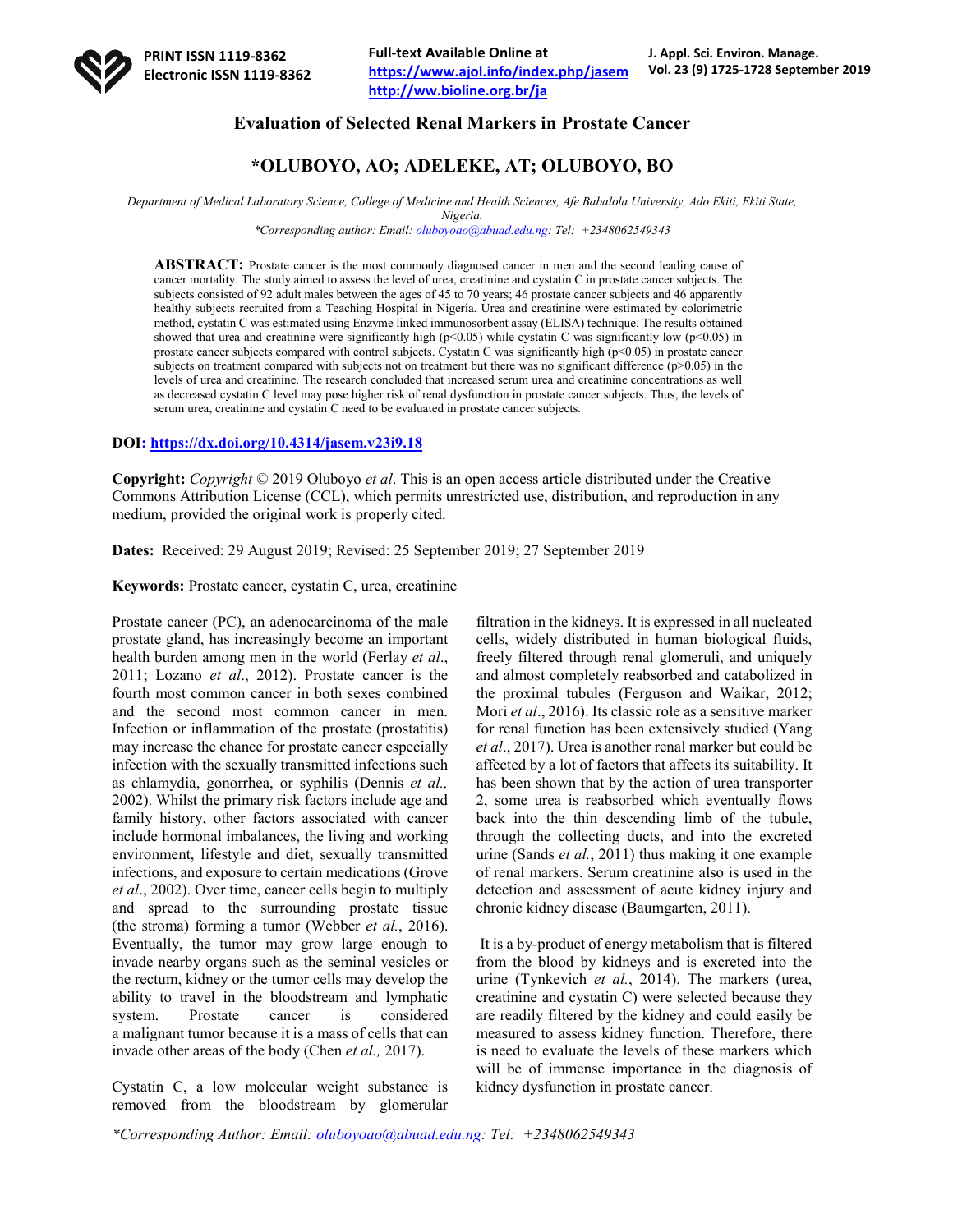## **MATERIALS AND METHODS**

*Study Area and Subjects:* The study area is Federal Medical Centre Ido Ekiti and its immediate environments, Ido-Ekiti. Ethical approval was sought for and obtained from Federal Medical Centre Ido-Ekiti. The nature and purpose of research was explained to each participant using an informed consent. A total of 92 serum samples were collected from male subjects within 40-70 years. Patients with acute urinary tract infection, smokers, alcoholics, diabetics and kidney disorders were excluded. The samples consisted of 46 cases of prostate cancer subjects and 46 healthy subjects as control. The prostate cancer subjects were further grouped into prostate cancer subjects on therapy and not on therapy. There were 19 cases of prostate cancer subjects on therapy (Androgen receptor inhibitor and alpha tocopherol supplement) and 27 cases of prostate cancer subjects not on therapy. Venous blood (5ml) was collected, separated and the serum was used for analysis of serum urea, creatinine and cystatin C.

*Methods of Analysis:* Determination of serum urea using Urease-Berthelot colorimetric method (Taylor and Vadgama, 1992).

Principle: Urea in serum is hydrolyzed to ammonia in the presence of urease. The ammonia produced reacts with hypochlorite to form a blue coloured product which is directly proportional to the amount of urea present in the sample.

Determination of serum creatinine by Jaffe's Method (Spencer, 1996).

Principle: Creatinine in alkaline solution reacts with picric acid to form a colored complex. The amount of the complex formed is directly proportional to the creatinine concentration.

Determination of Cystatin C using ELISA kit purchased from Melsin, China (Jones *et al.,* 2017)

Principle: The ELISA strip plate provided in the kit has been coated with purified cystatin C antibody to make solid-phase antibody. Serum samples are added to the wells followed by cystatin C antibody labeled horse raddish peroxidase (HRP). After incubation and washing, the addition of chromogen solution changes the color to blue. At the effect of addition of acid, the colour finally becomes yellow.

This color change is measured spectrophotometrically at wavelength of 450nm. The concentration of cystatin C in the samples is then determined by comparing the optical density of the samples to the standard curve.

*Statistical analysis:* The data obtained were subjected to statistical analysis using Statistical Package for Social Sciences version 23. All parameters were expressed as mean  $\pm$  standard deviation (SD) and results were presented on tables and chart. Student ttest was used to determine the level of significance at p<0.05.

## **RESULTS AND DISCUSSION**

In this research, cystatin C was significantly low in prostate cancer subjects compared with control. This supports the findings of Cox (2017) and Wang *et al*., (2018) where cystatin C was reported to be low in prostate cancer. The decreased level may be the reason for cancer progression since cystatin C is believed to play a key role in tumor suppression. Cystatin C is a useful marker because its concentration in body fluids does not depend on gender, age or muscle mass. It only depends on the glomerular filtration rate, which also makes it a good indicator of urinary tract function (Guo *et al*., 2018).

On the other hand, Cystatin C was significantly high in prostate cancer subjects on therapy compared with those not on therapy which may be attributed to the effects of the drugs being used by the subjects. The result in this research shows that urea is significantly increased in prostate cancer subjects when compared with the control which agrees with the work of Edmund *et al*., (2012) where increase in urea level had been reported. Urea has been used as a marker of renal function, though it is being regarded to be inferior to other markers such as creatinine because blood urea levels are influenced by other factors such as diet and dehydration (Traynor *et al.,* 2006; Ikuerowo *et al*., 2013).

There was no significant difference when the urea level in prostate cancer subjects on therapy was compared with those not on therapy. Also, creatinine was significantly increased in prostate cancer subjects compared with the control which agrees with the works of Jemal *et al*., (2008) which reported higher level in creatinine but there was no significant difference when those on therapy were compared with subjects not on therapy.

Serum creatinine has been shown to be useful in the detection and assessment of acute kidney injury and chronic kidney disease (Baumgarten, 2011).

*OLUBOYO, AO; ADELEKE, AT; OLUBOYO, BO*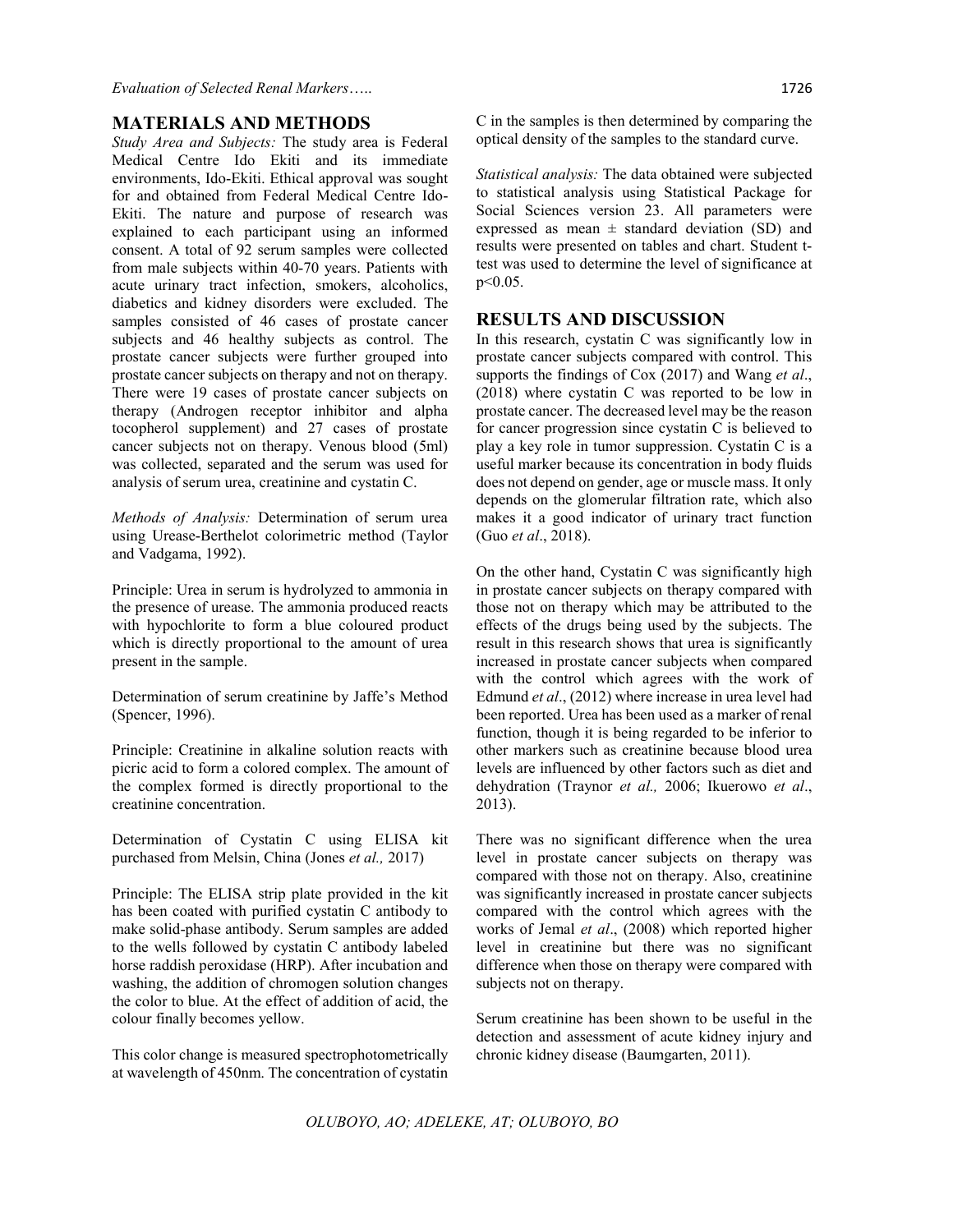| <b>TABLE 1:</b> Urea, Creatinine and Cystatin C in prostate cancer subjects and control                   |                                   |          |                   |                               |           |          |                         |
|-----------------------------------------------------------------------------------------------------------|-----------------------------------|----------|-------------------|-------------------------------|-----------|----------|-------------------------|
| Parameters                                                                                                | Prostate cancer subjects $(n=46)$ |          |                   | Control $(n=46)$              | T         | value    | $\overline{P}$<br>value |
| Urea                                                                                                      | $6.08 \pm 0.95$                   |          |                   | $5.06 \pm 0.90$               | 5.2530    |          | $0.000*$                |
| Creatinine                                                                                                | $91.80 \pm 15.19$                 |          |                   | $85.58 \pm 14.13$             | 2.0330    |          | $0.045*$                |
| Cystatin C                                                                                                | $65.21 \pm 12.25$                 |          |                   | $94.15 \pm 14.43$             |           | 10.3601  | $0.000*$                |
|                                                                                                           |                                   |          | $Kev: *$          | $=$ significant at $p < 0.05$ |           |          |                         |
|                                                                                                           |                                   |          |                   |                               |           |          |                         |
| Table 2: Urea, Creatinine and Cystatin C in prostate cancer subjects on therapy and those not on therapy. |                                   |          |                   |                               |           |          |                         |
|                                                                                                           | Parameters                        |          | On Therapy        | Not on Therapy                | T value   | P value  |                         |
|                                                                                                           |                                   | $(n=19)$ |                   | $(n=27)$                      |           |          |                         |
|                                                                                                           | Urea                              |          | $5.93 \pm 1.14$   | $6.19 \pm 0.79$               | $-0.9080$ | 0.369    |                         |
|                                                                                                           | Creatinine                        |          | $93.57 \pm 16.69$ | $90.55 \pm 14.24$             | 0.6421    | 0.525    |                         |
|                                                                                                           | Cystatin C                        |          | $75.57 \pm 11.72$ | $57.92 \pm 5.57$              | 6.0981    | $0.000*$ |                         |
| $=$ significant at $p < 0.05$<br>$Kev: *$                                                                 |                                   |          |                   |                               |           |          |                         |
|                                                                                                           |                                   |          |                   |                               |           |          |                         |
|                                                                                                           | 120                               |          |                   |                               |           |          |                         |
|                                                                                                           | 100                               |          |                   | UREA                          |           |          |                         |
|                                                                                                           |                                   |          |                   | CREATININE                    |           |          |                         |
|                                                                                                           |                                   |          |                   | CYSTATIN C                    |           |          |                         |
|                                                                                                           |                                   |          |                   |                               |           |          |                         |
|                                                                                                           | 80                                |          |                   |                               |           |          |                         |
|                                                                                                           |                                   |          |                   |                               |           |          |                         |
|                                                                                                           |                                   |          |                   |                               |           |          |                         |
|                                                                                                           | 60                                |          |                   |                               |           |          |                         |
|                                                                                                           |                                   |          |                   |                               |           |          |                         |
|                                                                                                           |                                   |          |                   |                               |           |          |                         |
|                                                                                                           |                                   |          |                   |                               |           |          |                         |
|                                                                                                           | 40                                |          |                   |                               |           |          |                         |
|                                                                                                           |                                   |          |                   |                               |           |          |                         |
|                                                                                                           |                                   |          |                   |                               |           |          |                         |
|                                                                                                           | 20                                |          |                   |                               |           |          |                         |
|                                                                                                           |                                   |          |                   |                               |           |          |                         |
|                                                                                                           |                                   |          |                   |                               |           |          |                         |
|                                                                                                           |                                   |          |                   |                               |           |          |                         |
|                                                                                                           | 0                                 | 40-49    | 50-59             | 60-69                         | 70 above  |          |                         |

**Fig 1**: Urea, Creatinine and Cystatin C relative to their age groups

There was significant difference in age when the age groups were compared in prostate cancer subjects. It has been shown that the risk of development of prostate cancer increases significantly after the age of 50 in white men who have no family history of the disease and after the age of 40 in black men and the men who have a close relative with prostate cancer. This is also in agreement with the report which stated that prostate cancer is uncommon in men younger than 40 years, but becomes more common with advancing age (Ngugi *et al*., 2007). This study therefore showed that the levels of blood urea and creatinine were significantly high and cystatin C was significantly low in prostate cancer subjects compared with control. Cystatin C was significantly high in prostate cancer subjects on therapy compared with those not on therapy showing that the drugs had effects on the subjects.

Conclusively, increased serum urea and creatinine concentrations as well as decreased cystatin C may pose higher risk of renal dysfunction in prostate cancer subjects. Thus, the level of serum urea, creatinine and cystatin C levels need to be evaluated in prostate cancer subjects.

*Acknowledgement*: The Authors acknowledge the support of the staff members of Chemical Pathology Laboratory of Federal Medical Center, Ido Ekiti, Ekiti State for their support during sample collection.

## **REFERENCES**

- Baumgarten, M (2011). Chronic kidney disease: Detection and evaluation. *Am. Fam. Physician.* 84 (10):1138-1148.
- Burtis, CA; Ashwood ER (1999). Tietz Textbook of Clinical Chemistry. 3rd ed. Philadelphia, WB Saunders: 729-731.
- Chen, RC; Basak, R; Meyer, AM; Kuo TM; Carpenter WR; Agans RP; Broughman JR; Reeve BB; Nielsen ME;, Usinger DS; Spearman KC; Walden S; Kaleel D; Anderson M; Stürmer T; Godley PA.(2017).<br>Association between choice of radical Association between choice of radical prostatectomy, external beam radiotherapy, brachytherapy, or active surveillance and patientreported quality of life among men with localized prostate cancer. *JAMA*. 317(11):1141-1150.

*OLUBOYO, AO; ADELEKE, AT; OLUBOYO, BO*